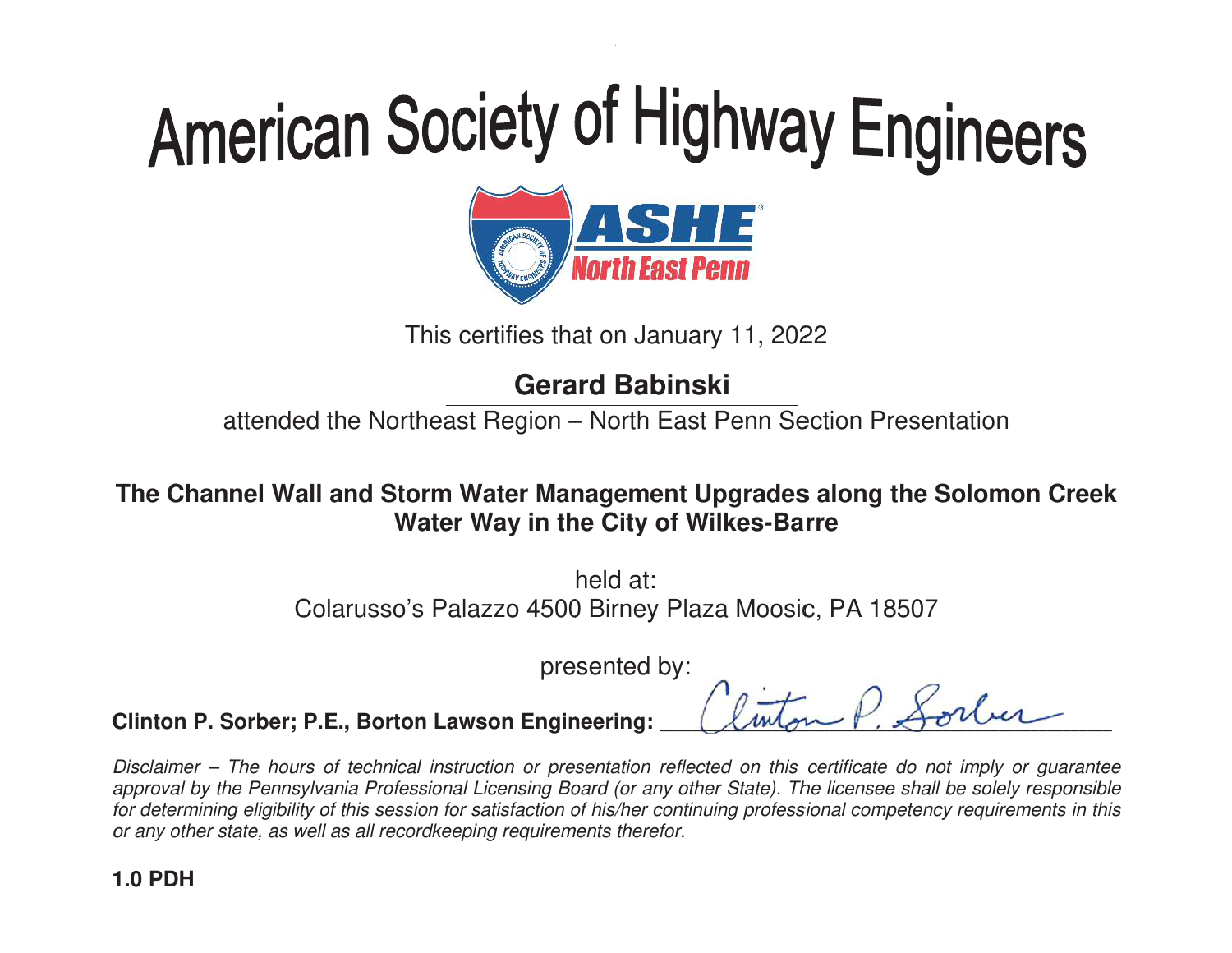# American Society of Highway Engineers<br> **ORIGE:**<br>
This certifies that on January 11, 2022<br>
Justin Baird



This certifies that on January 11, 2022

attended the Northeast Region – North East Penn Section Presentation

# The Channel Wall and Storm Water Management Upgrades along the Solomon Creek<br>Water Way in the City of Wilkes-Barre **Water Way in the City of Wilkes-Barre**

Colarusso's Palazzo 4500 Birney Plaza Moosic, PA 18507<br>presented by: h held at:

presented by:

--- $\overline{\mathcal{C}}$ 

----- $\overline{A}$  $\overline{a}$ - $\overline{A}$ <u>لي</u> ------------

--- $\overline{\mathcal{U}}$ -------------- $\leq$ ------ $\frac{\iota}{\iota}$  $\overline{ }$ <u>با</u> ----<u>ا</u>

-

-----------

**Clinton P. Sorber; P.E., Borton Lawson Engineering: \_** -

Disclaimer – The hours of technical instruction or presentation reflected on this certificate do not imply or quarantee approval by the Pennsylvania Professional Licensing Board (or any other State). The licensee shall be solely responsible for determining eligibility of this session for satisfaction of his/her continu or any other state, as well as all recordkeeping requirements therefor. ral by the Pennsylvania Professional Licensing Board (or any other State). The licensee shall<br>ermining eligibility of this session for satisfaction of his/her continuing professional competenc<br>other state, as well as all r This certifies that on January 11, 2022<br> **Justin Baird**<br>
tended the Northeast Region – North East Penn Section Presenta<br>
el **Wall and Storm Water Management Upgrades along the Sol<br>
Water Way in the City of Wilkes-Barre<br>
he Water Way in the City of Wilkes-Barre**<br>
held at:<br>
Colarusso's Palazzo 4500 Birney Plaza Moosic, F<br>
presented by:<br> **inton P. Sorber; P.E., Borton Lawson Engineering:**<br> *sclaimer – The hours of technical instruction or pres* continuing professional competency requirements in this The Channel Wall and Storm Water Management Upgrades along the Solomon Creek<br>
Water Way in the City of Wilkes-Barre<br>
held at:<br>
Colarusso's Palazzo 4500 Birney Plaza Moosic, PA 18507<br>
presented by:<br>
Clinton P. Sorber; P.E.,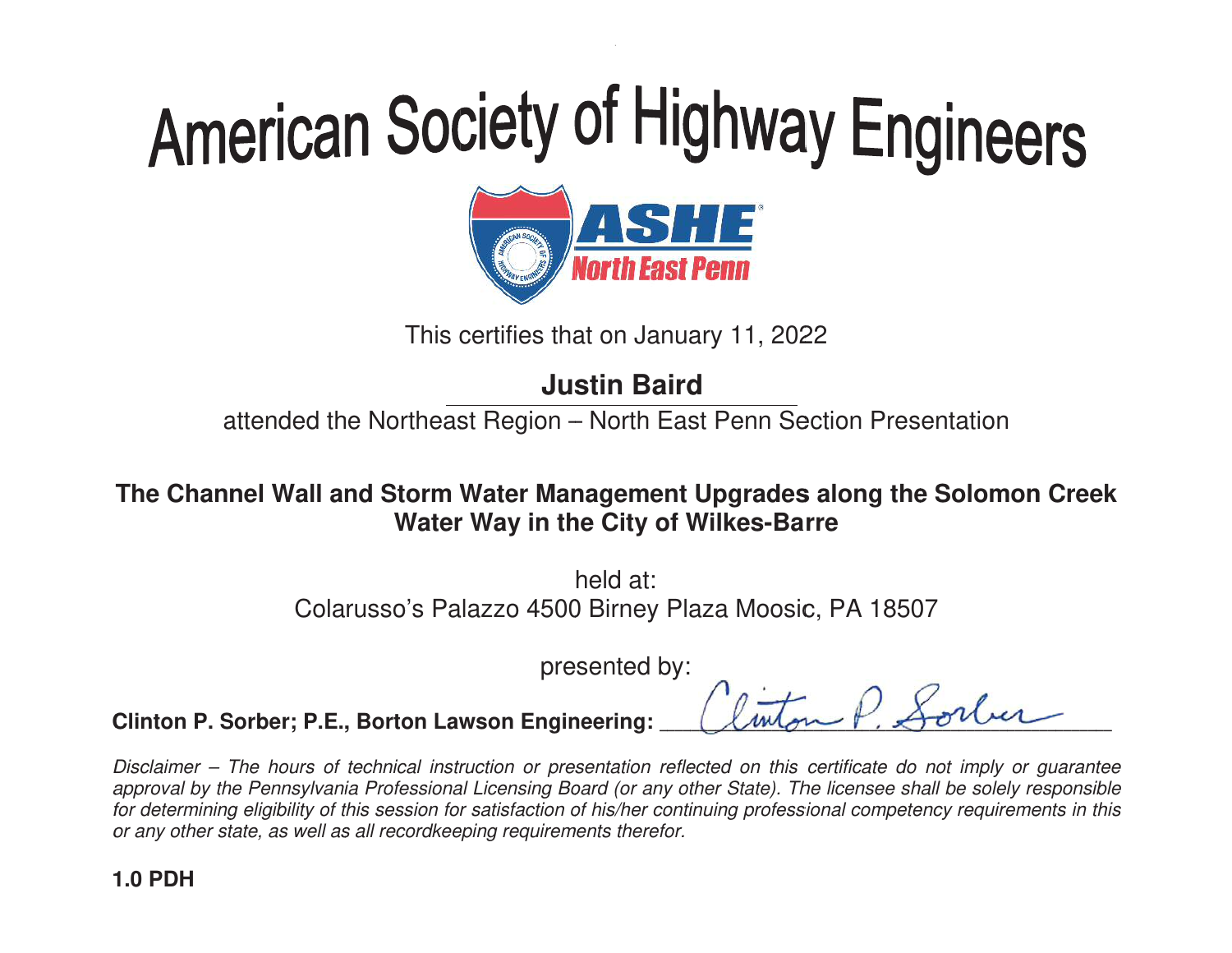# American Society of Highway Engineers<br> **ORIGITE:**<br>
This certifies that on January 11, 2022<br>
John Baldassari



This certifies that on January 11, 2022

attended the Northeast Region – North East Penn Section Presentation

# The Channel Wall and Storm Water Management Upgrades along the Solomon Creek<br>Water Way in the City of Wilkes-Barre **Water Way in the City of Wilkes-Barre**

Colarusso's Palazzo 4500 Birney Plaza Moosic, PA 18507<br>presented by: h held at:

presented by:

--- $\overline{A}$  $\overline{a}$ - $\overline{A}$ <u>لي</u> ------------

-- $\overline{\mathcal{U}}$ -------------- $\leq$ ------ $\frac{\iota}{\iota}$  $\overline{ }$ <u>با</u> ----<u>ا</u>

-

-----------

**Clinton P. Sorber; P.E., Borton Lawson Engineering: \_** ---- $\overline{\mathcal{C}}$ ---

Disclaimer – The hours of technical instruction or presentation reflected on this certificate do not imply or quarantee approval by the Pennsylvania Professional Licensing Board (or any other State). The licensee shall be solely responsible for determining eligibility of this session for satisfaction of his/her continu or any other state, as well as all recordkeeping requirements therefor. ral by the Pennsylvania Professional Licensing Board (or any other State). The licensee shall<br>ermining eligibility of this session for satisfaction of his/her continuing professional competenc<br>other state, as well as all r This certifies that on January 11, 2022<br> **John Baldassari**<br>
tended the Northeast Region – North East Penn Section Presenta<br>
el **Wall and Storm Water Management Upgrades along the Sol<br>
Water Way in the City of Wilkes-Barre<br> Water Way in the City of Wilkes-Barre**<br>
held at:<br>
Colarusso's Palazzo 4500 Birney Plaza Moosic, F<br>
presented by:<br> **inton P. Sorber; P.E., Borton Lawson Engineering:**<br> *sclaimer – The hours of technical instruction or pres* continuing professional competency requirements in this The Channel Wall and Storm Water Management Upgrades along the Solomon Creek<br>
Water Way in the City of Wilkes-Barre<br>
held at:<br>
Colarusso's Palazzo 4500 Birney Plaza Moosic, PA 18507<br>
presented by:<br>
Clinton P. Sorber; P.E.,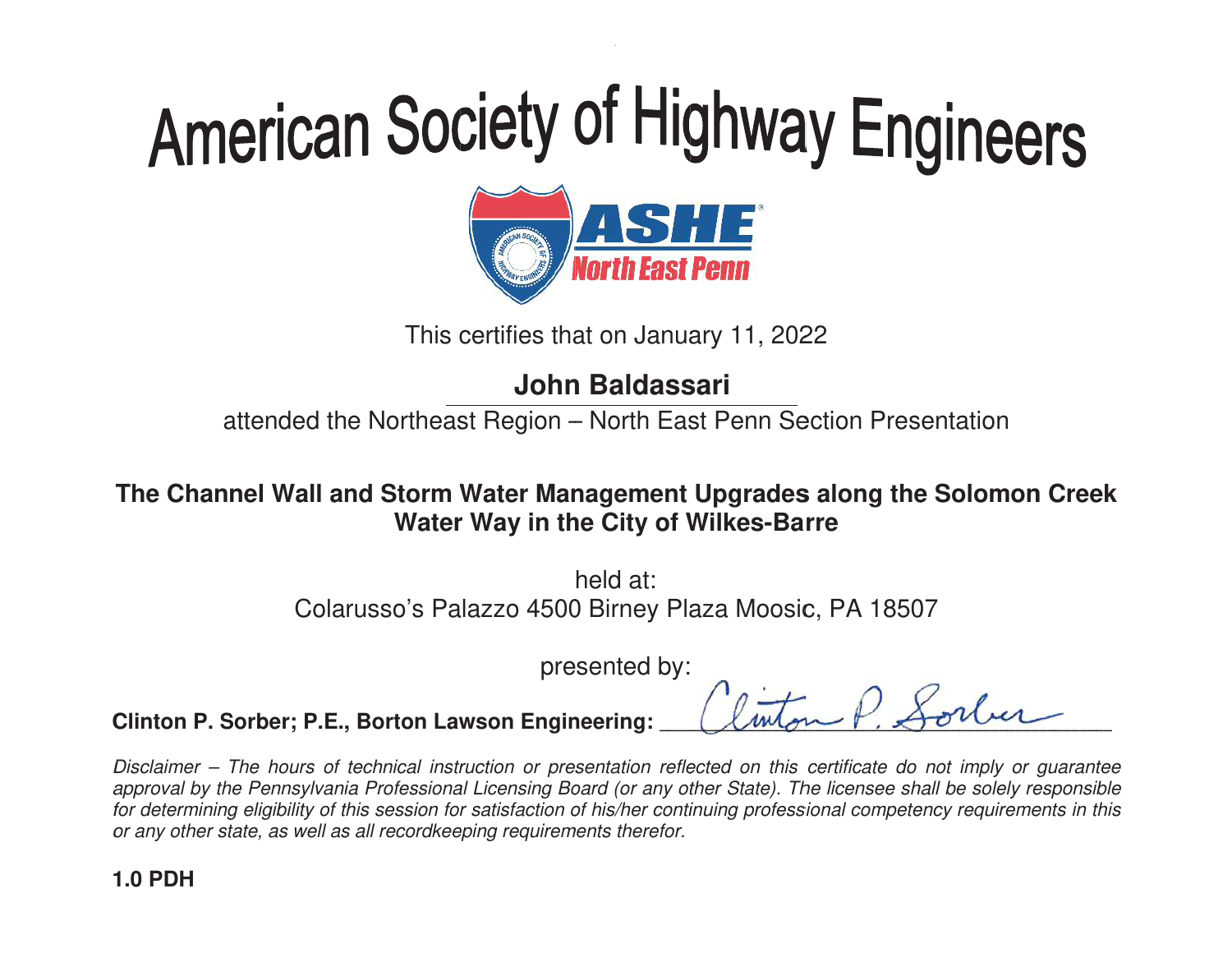# American Society of Highway Engineers<br> **ORIGITE:**<br>
This certifies that on January 11, 2022<br>
Nathan Bevan



This certifies that on January 11, 2022

attended the Northeast Region – North East Penn Section Presentation

# The Channel Wall and Storm Water Management Upgrades along the Solomon Creek<br>Water Way in the City of Wilkes-Barre This certifies that on January 11, 2022<br> **Nathan Bevan**<br>
tended the Northeast Region – North East Penn Section Presenta<br>
el **Wall and Storm Water Management Upgrades along the Sol<br>
Water Way in the City of Wilkes-Barre<br>
he Water Way in the City of Wilkes-Barre**

Colarusso's Palazzo 4500 Birney Plaza Moosic, PA 18507<br>presented by: h held at:

presented by:

--- $\overline{\mathcal{C}}$ 

----- $\overline{A}$  $\overline{a}$ - $\overline{A}$ <u>لي</u> ------------

--- $\overline{\mathcal{U}}$ -------------- $\leq$ ------ $\frac{\iota}{\iota}$  $\overline{ }$ <u>با</u> ----<u>ا</u>

-

-----------

**Clinton P. Sorber; P.E., Borton Lawson Engineering: \_** -

Disclaimer – The hours of technical instruction or presentation reflected on this certificate do not imply or quarantee approval by the Pennsylvania Professional Licensing Board (or any other State). The licensee shall be solely responsible for determining eligibility of this session for satisfaction of his/her continu or any other state, as well as all recordkeeping requirements therefor. ral by the Pennsylvania Professional Licensing Board (or any other State). The licensee shall<br>ermining eligibility of this session for satisfaction of his/her continuing professional competenc<br>other state, as well as all r **Water Way in the City of Wilkes-Barre**<br>
held at:<br>
Colarusso's Palazzo 4500 Birney Plaza Moosic, F<br>
presented by:<br> **inton P. Sorber; P.E., Borton Lawson Engineering:**<br> *sclaimer – The hours of technical instruction or pres* continuing professional competency requirements in this The Channel Wall and Storm Water Management Upgrades along the Solomon Creek<br>
Water Way in the City of Wilkes-Barre<br>
held at:<br>
Colarusso's Palazzo 4500 Birney Plaza Moosic, PA 18507<br>
presented by:<br>
Clinton P. Sorber; P.E.,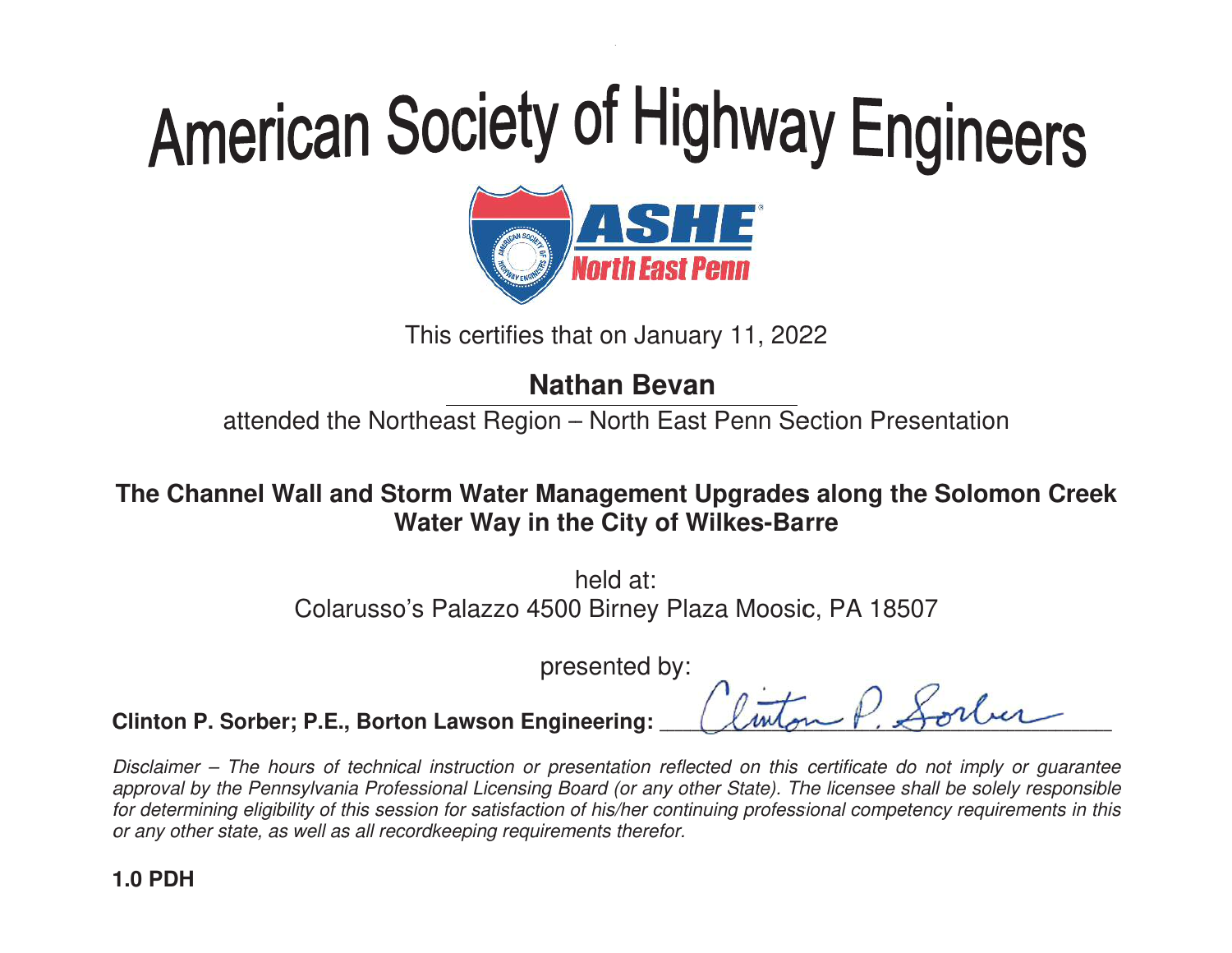

This certifies that on January 11, 2022

# **Mark Boris**

attended the Northeast Region – North East Penn Section Presentation

The Channel Wall and Storm Water Management Upgrades along the Solomon Creek<br>Water Way in the City of Wilkes-Barre **Water Way in the City of Wilkes-Barre** 

> Colarusso's Palazzo 4500 Birney Plaza Moosic, PA 18507<br>presented by: h held at:

presented by:

---- $\overline{\mathcal{C}}$ 

----- $\overline{A}$  $\overline{a}$ - $\overline{A}$ <u>لي</u> ------------

--- $\overline{\mathcal{U}}$ -------------- $\leq$ ------ $\frac{\iota}{\iota}$  $\overline{ }$ <u>با</u> ----<u>ا</u>

-

-----------

**Clinton P. Sorber; P.E., Borton Lawson Engineering: \_** 

Disclaimer – The hours of technical instruction or presentation reflected on this certificate do not imply or quarantee approval by the Pennsylvania Professional Licensing Board (or any other State). The licensee shall be solely responsible for determining eligibility of this session for satisfaction of his/her continu or any other state, as well as all recordkeeping requirements therefor. ral by the Pennsylvania Professional Licensing Board (or any other State). The licensee shall<br>ermining eligibility of this session for satisfaction of his/her continuing professional competenc<br>other state, as well as all r This certifies that on January 11, 2022<br> **Mark Boris**<br>
tended the Northeast Region – North East Penn Section Presenta<br>
el **Wall and Storm Water Management Upgrades along the Sol<br>
Water Way in the City of Wilkes-Barre<br>
held Water Way in the City of Wilkes-Barre**<br>
held at:<br>
Colarusso's Palazzo 4500 Birney Plaza Moosic, F<br>
presented by:<br> **inton P. Sorber; P.E., Borton Lawson Engineering:**<br> *sclaimer – The hours of technical instruction or pres* continuing professional competency requirements in this The Channel Wall and Storm Water Management Upgrades along the Solomon Creek<br>
Water Way in the City of Wilkes-Barre<br>
held at:<br>
Colarusso's Palazzo 4500 Birney Plaza Moosic, PA 18507<br>
presented by:<br>
Clinton P. Sorber; P.E.,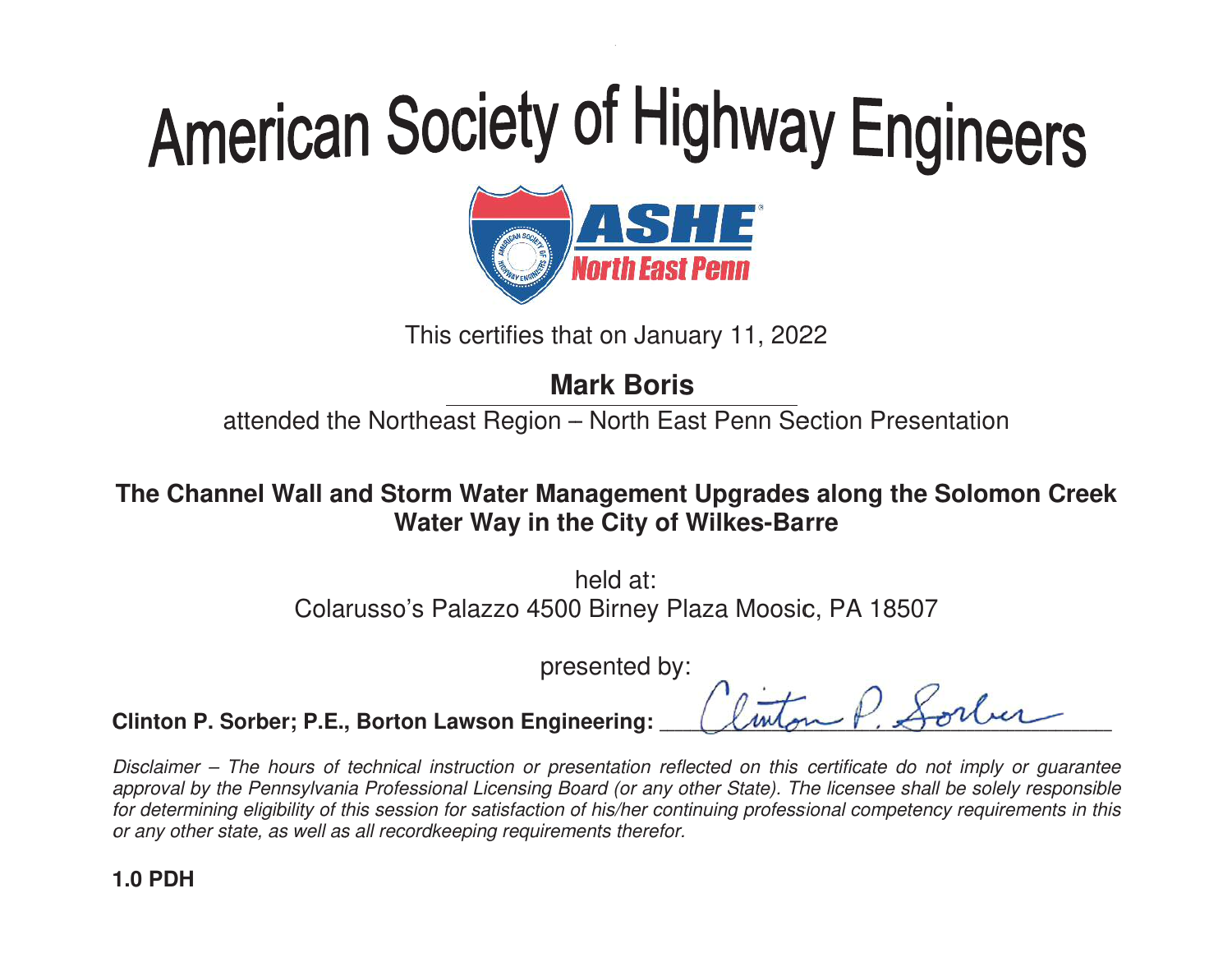# American Society of Highway Engineers<br> **ORIGITE:**<br>
This certifies that on January 11, 2022<br>
James Brady



This certifies that on January 11, 2022

attended the Northeast Region – North East Penn Section Presentation

The Channel Wall and Storm Water Management Upgrades along the Solomon Creek<br>Water Way in the City of Wilkes-Barre **Water Way in the City of Wilkes-Barre** 

> Colarusso's Palazzo 4500 Birney Plaza Moosic, PA 18507<br>presented by: h held at:

presented by:

---- $\overline{\mathcal{C}}$ 

----- $\overline{A}$  $\overline{a}$ - $\overline{A}$ <u>لي</u> ------------

--- $\overline{\mathcal{U}}$ -------------- $\leq$ ------ $\frac{\iota}{\iota}$  $\overline{ }$ <u>با</u> ----<u>ا</u>

-

-----------

**Clinton P. Sorber; P.E., Borton Lawson Engineering: \_** 

Disclaimer – The hours of technical instruction or presentation reflected on this certificate do not imply or quarantee approval by the Pennsylvania Professional Licensing Board (or any other State). The licensee shall be solely responsible for determining eligibility of this session for satisfaction of his/her continu or any other state, as well as all recordkeeping requirements therefor. ral by the Pennsylvania Professional Licensing Board (or any other State). The licensee shall<br>ermining eligibility of this session for satisfaction of his/her continuing professional competenc<br>other state, as well as all r This certifies that on January 11, 2022<br> **James Brady**<br>
tended the Northeast Region – North East Penn Section Presenta<br>
el **Wall and Storm Water Management Upgrades along the Sol<br>
Water Way in the City of Wilkes-Barre<br>
hel Water Way in the City of Wilkes-Barre**<br>
held at:<br>
Colarusso's Palazzo 4500 Birney Plaza Moosic, F<br>
presented by:<br> **inton P. Sorber; P.E., Borton Lawson Engineering:**<br> *sclaimer – The hours of technical instruction or pres* continuing professional competency requirements in this The Channel Wall and Storm Water Management Upgrades along the Solomon Creek<br>
Water Way in the City of Wilkes-Barre<br>
held at:<br>
Colarusso's Palazzo 4500 Birney Plaza Moosic, PA 18507<br>
presented by:<br>
Clinton P. Sorber; P.E.,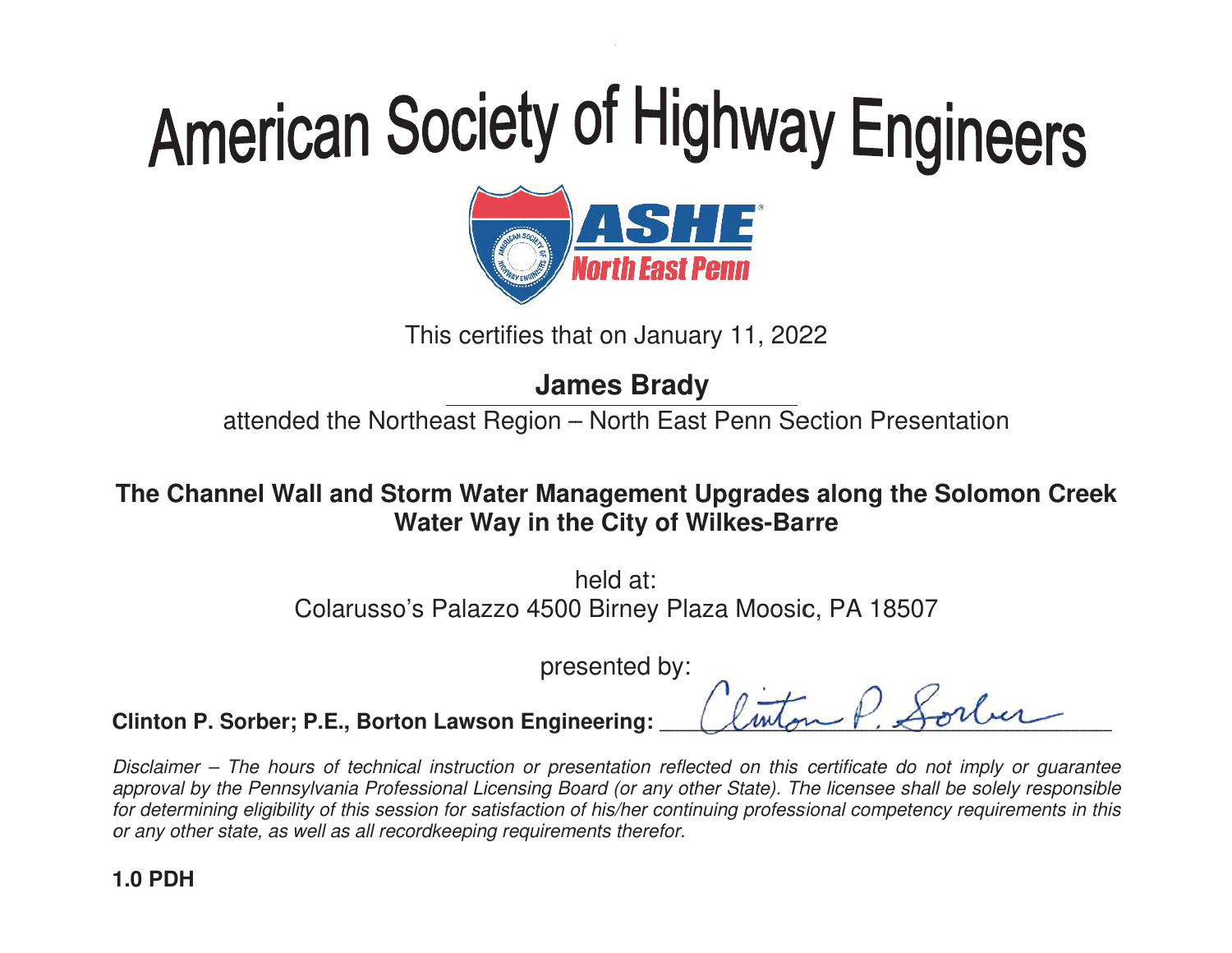# American Society of Highway Engineers<br> **ORIGITE:**<br>
This certifies that on January 11, 2022<br>
Jeffrey DeAngelo



This certifies that on January 11, 2022

attended the Northeast Region – North East Penn Section Presentation

# The Channel Wall and Storm Water Management Upgrades along the Solomon Creek<br>Water Way in the City of Wilkes-Barre **Water Way in the City of Wilkes-Barre**

Colarusso's Palazzo 4500 Birney Plaza Moosic, PA 18507<br>presented by: h held at:

presented by:

--- $\overline{\mathcal{C}}$ 

----- $\overline{A}$  $\overline{a}$ - $\overline{A}$ <u>لي</u> ------------

--- $\overline{\mathcal{U}}$ -------------- $\leq$ ------ $\frac{\iota}{\iota}$  $\overline{ }$ <u>با</u> ----<u>ا</u>

-

-----------

**Clinton P. Sorber; P.E., Borton Lawson Engineering: \_** -

Disclaimer – The hours of technical instruction or presentation reflected on this certificate do not imply or quarantee approval by the Pennsylvania Professional Licensing Board (or any other State). The licensee shall be solely responsible for determining eligibility of this session for satisfaction of his/her continu or any other state, as well as all recordkeeping requirements therefor. ral by the Pennsylvania Professional Licensing Board (or any other State). The licensee shall<br>ermining eligibility of this session for satisfaction of his/her continuing professional competenc<br>other state, as well as all r This certifies that on January 11, 2022<br> **Jeffrey DeAngelo**<br>
tended the Northeast Region – North East Penn Section Presenta<br>
el **Wall and Storm Water Management Upgrades along the Sol<br>
Water Way in the City of Wilkes-Barre Water Way in the City of Wilkes-Barre**<br>
held at:<br>
Colarusso's Palazzo 4500 Birney Plaza Moosic, F<br>
presented by:<br> **inton P. Sorber; P.E., Borton Lawson Engineering:**<br> *sclaimer – The hours of technical instruction or pres* continuing professional competency requirements in this The Channel Wall and Storm Water Management Upgrades along the Solomon Creek<br>
Water Way in the City of Wilkes-Barre<br>
held at:<br>
Colarusso's Palazzo 4500 Birney Plaza Moosic, PA 18507<br>
presented by:<br>
Clinton P. Sorber; P.E.,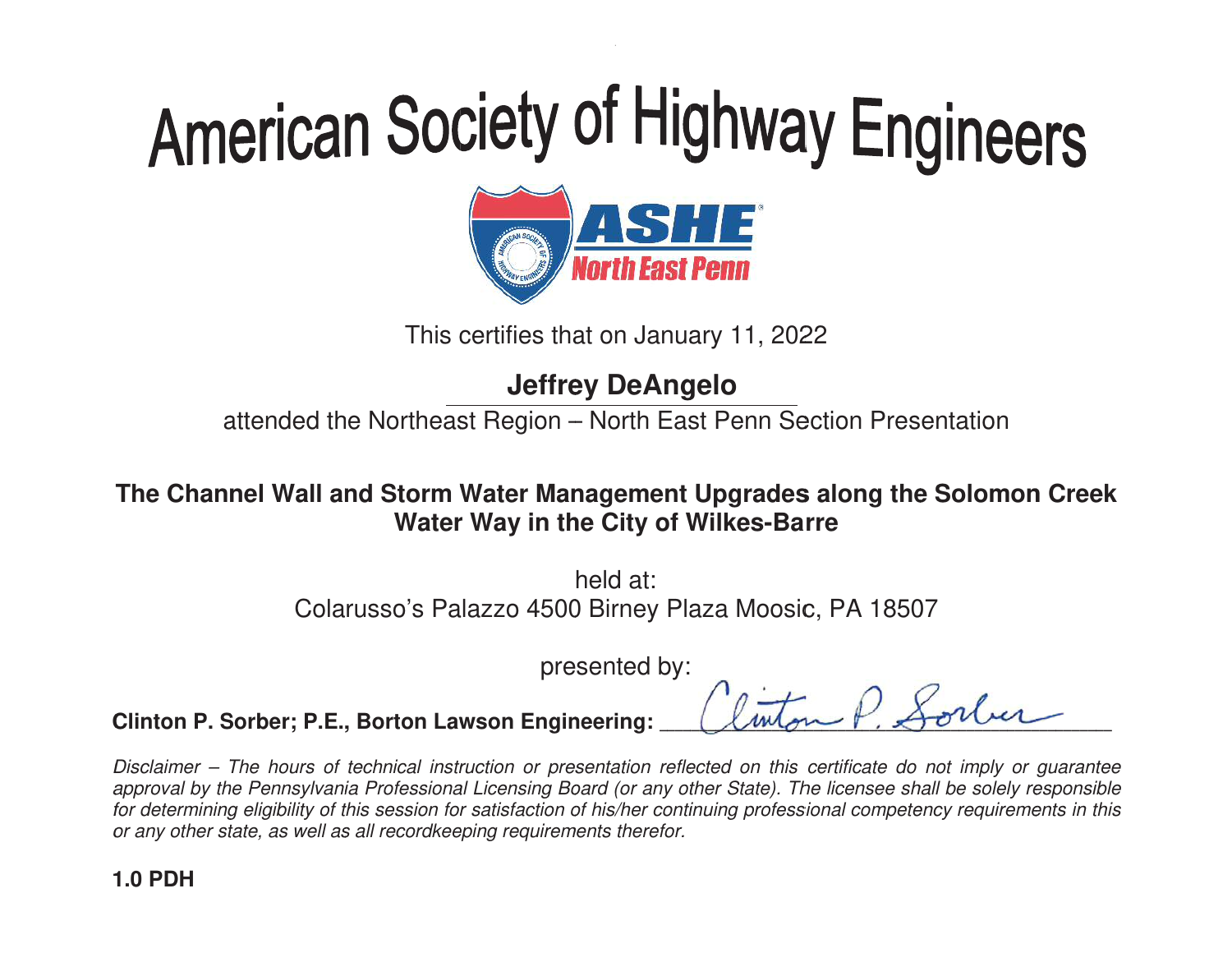# American Society of Highway Engineers<br> **OFFICE**<br>
This certifies that on January 11, 2022<br>
Eric Dudkowski



This certifies that on January 11, 2022

attended the Northeast Region – North East Penn Section Presentation

# The Channel Wall and Storm Water Management Upgrades along the Solomon Creek<br>Water Way in the City of Wilkes-Barre **Water Way in the City of Wilkes-Barre**

Colarusso's Palazzo 4500 Birney Plaza Moosic, PA 18507<br>presented by: h held at:

presented by:

--- $\overline{\mathcal{C}}$ 

----- $\overline{A}$  $\overline{a}$ - $\overline{A}$ <u>لي</u> ------------

--- $\overline{\mathcal{U}}$ -------------- $\leq$ ------ $\frac{\iota}{\iota}$  $\overline{ }$ <u>با</u> ----<u>ا</u>

-

-----------

**Clinton P. Sorber; P.E., Borton Lawson Engineering: \_** -

Disclaimer – The hours of technical instruction or presentation reflected on this certificate do not imply or quarantee approval by the Pennsylvania Professional Licensing Board (or any other State). The licensee shall be solely responsible for determining eligibility of this session for satisfaction of his/her continu or any other state, as well as all recordkeeping requirements therefor. ral by the Pennsylvania Professional Licensing Board (or any other State). The licensee shall<br>ermining eligibility of this session for satisfaction of his/her continuing professional competenc<br>other state, as well as all r This certifies that on January 11, 2022<br> **Eric Dudkowski**<br>
tended the Northeast Region – North East Penn Section Presenta<br>
el **Wall and Storm Water Management Upgrades along the Sol<br>
Water Way in the City of Wilkes-Barre<br> Water Way in the City of Wilkes-Barre**<br>
held at:<br>
Colarusso's Palazzo 4500 Birney Plaza Moosic, F<br>
presented by:<br> **inton P. Sorber; P.E., Borton Lawson Engineering:**<br> *sclaimer – The hours of technical instruction or pres* continuing professional competency requirements in this The Channel Wall and Storm Water Management Upgrades along the Solomon Creek<br>
Water Way in the City of Wilkes-Barre<br>
held at:<br>
Colarusso's Palazzo 4500 Birney Plaza Moosic, PA 18507<br>
presented by:<br>
Clinton P. Sorber; P.E.,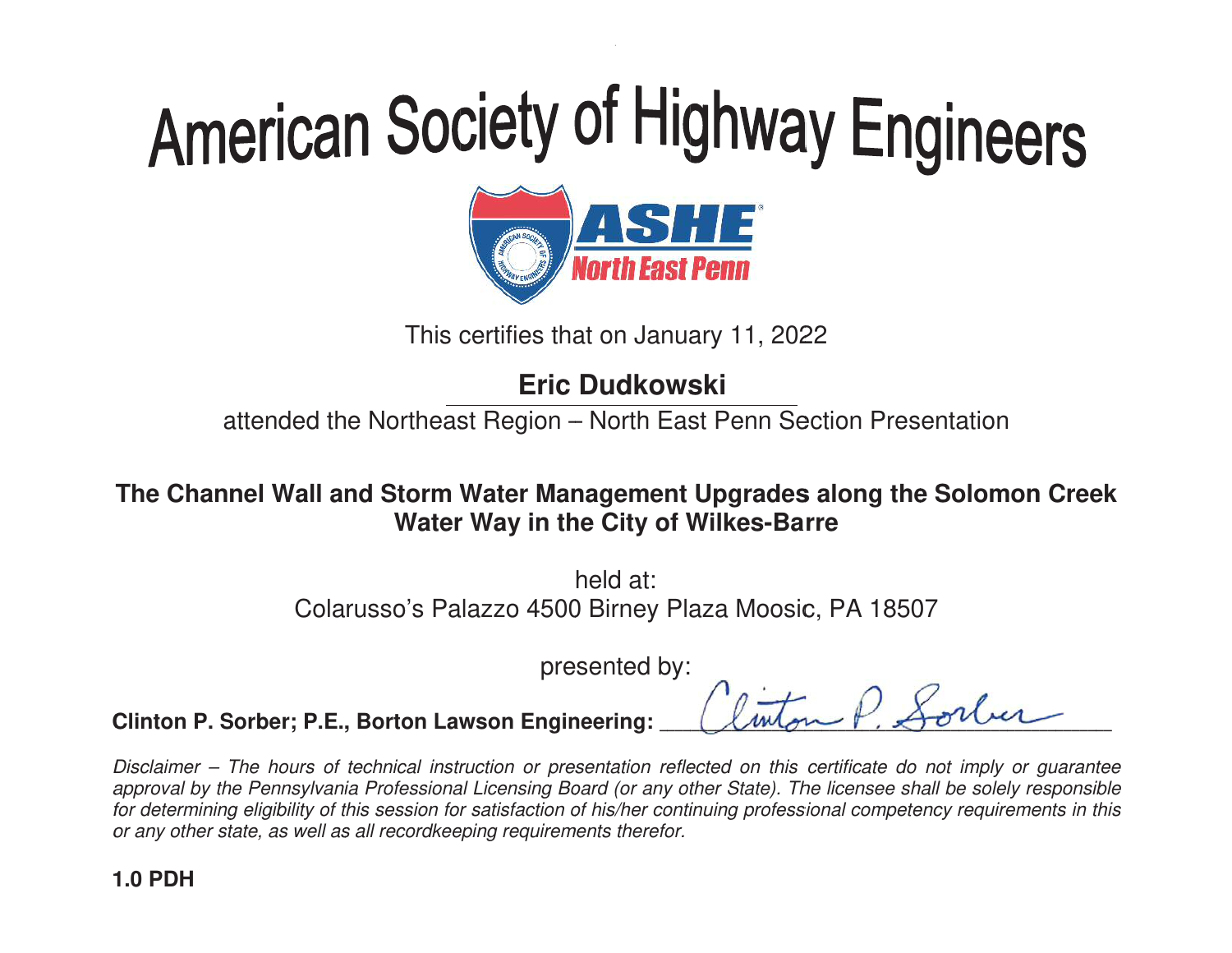

This certifies that on January 11, 2022

# **Anthony Ellis**

attended the Northeast Region – North East Penn Section Presentation

# The Channel Wall and Storm Water Management Upgrades along the Solomon Creek<br>Water Way in the City of Wilkes-Barre **Water Way in the City of Wilkes-Barre**

Colarusso's Palazzo 4500 Birney Plaza Moosic, PA 18507 Birney Plaza Moosic, PA 4500 Birney presented by Palazzo 4500 by: Colarusso's Palazzo PA 18507 h held at:

presented by:

 $\mathcal{L}$ mbon  $\mathcal{F}$ ,  $\mathcal{D}$ onier

 $\triangle\,$ 

**Clinton P. Sorber; P.E., Borton Lawson Engineering EngineeringBorton Lawson Engineering:** \_\_\_\_\_\_  $\mathcal{L}$ unon  $\mathcal{F}$ .

Disclaimer – The hours of technical instruction or presentation reflected on this certificate do not imply or quarantee approval by the Pennsylvania Professional Licensing Board (or any other State). The licensee shall be solely responsible<br>for determining eligibility of this session for satisfaction of his/her continuing professional compe for determining eligibility of this session for satisfaction of his/her continuing professional competency requirements in this or any other state, as well as all recordkeeping requirements therefor. This certifies that on January 11, 2022<br> **Anthony Ellis**<br>
tended the Northeast Region – North East Penn Section Presenta<br>
el Wall and Storm Water Management Upgrades along the Sol<br>
Water Way in the City of Wilkes-Barre<br>
he **Anthony Ellis**<br>attended the Northeast Region – North East Penn Sective<br>the Channel Wall and Storm Water Management Upgrades al<br>water Way in the City of Wilkes-Barre<br>held at:<br>Colarusso's Palazzo 4500 Birney Plaza Moosic, F The Channel Wall and Storm Water Management Upgrades along the Solomon Creek<br>
Water Way in the City of Wilkes-Barre<br>
held at:<br>
Colarusso's Palazzo 4500 Birney Plaza Moosic, PA 18507<br>
presented by:<br>
Clinton P. Sorber; P.E.,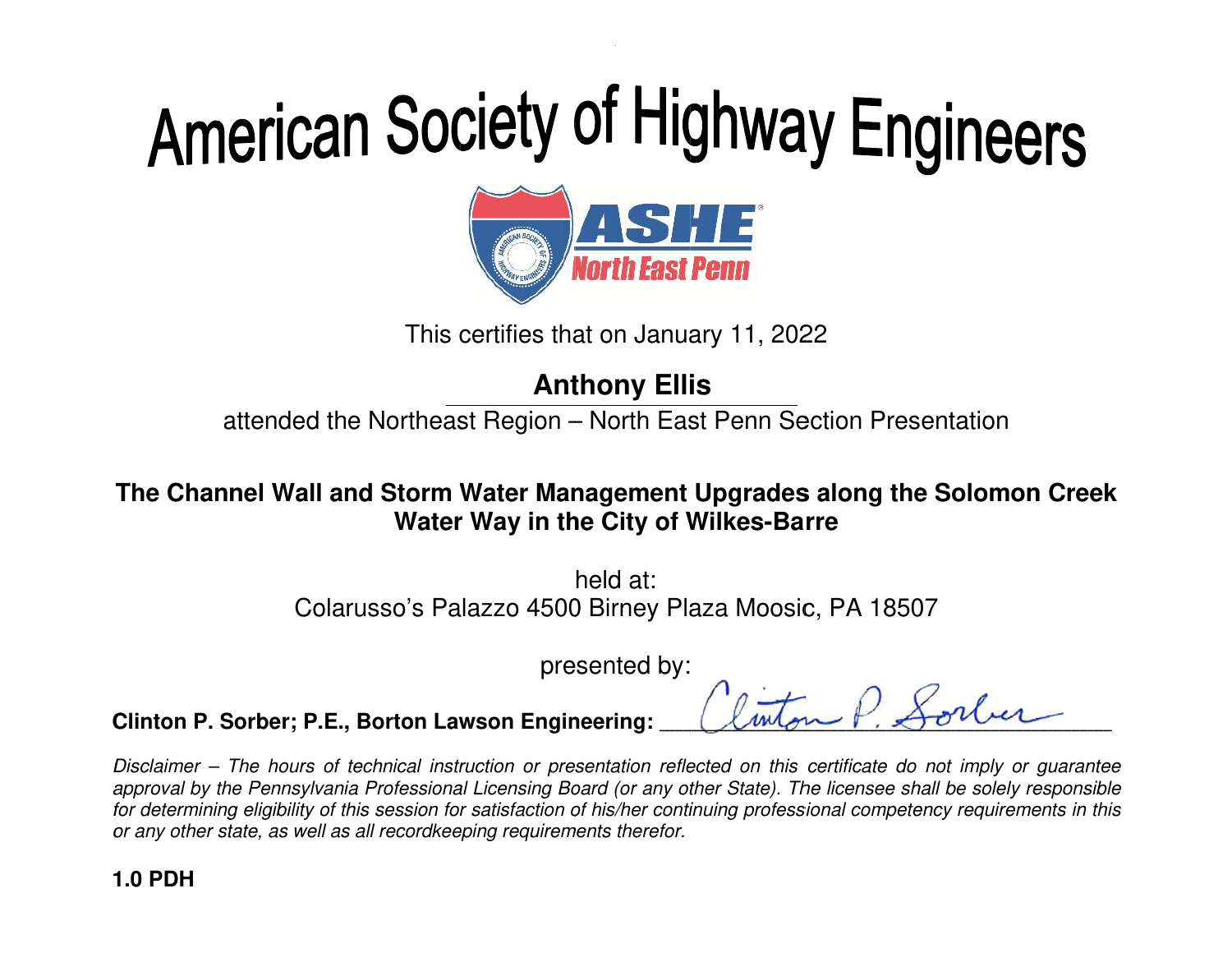# American Society of Highway Engineers<br> **ORIGITE:**<br>
This certifies that on January 11, 2022<br>
Robert Gorczyk



This certifies that on January 11, 2022

attended the Northeast Region – North East Penn Section Presentation

# The Channel Wall and Storm Water Management Upgrades along the Solomon Creek<br>Water Way in the City of Wilkes-Barre **Water Way in the City of Wilkes-Barre**

Colarusso's Palazzo 4500 Birney Plaza Moosic, PA 18507<br>presented by: h held at:

presented by:

---------

--------- $\leq$ ------ $\frac{\iota}{\iota}$  $\overline{ }$ <u>با</u> ----<u>ا</u>

-

-----------

**Clinton P. Sorber; P.E., Borton Lawson Engineering: \_** ---- $\overline{\mathcal{C}}$ ----- $\overline{A}$  $\overline{a}$ - $\overline{A}$ <u>لي</u> ------ $\overline{\mathcal{U}}$ -----

Disclaimer – The hours of technical instruction or presentation reflected on this certificate do not imply or quarantee approval by the Pennsylvania Professional Licensing Board (or any other State). The licensee shall be solely responsible for determining eligibility of this session for satisfaction of his/her continu or any other state, as well as all recordkeeping requirements therefor. ral by the Pennsylvania Professional Licensing Board (or any other State). The licensee shall<br>ermining eligibility of this session for satisfaction of his/her continuing professional competenc<br>other state, as well as all r This certifies that on January 11, 2022<br> **Robert Gorczyk**<br>
tended the Northeast Region – North East Penn Section Presenta<br>
el **Wall and Storm Water Management Upgrades along the Sol<br>
Water Way in the City of Wilkes-Barre<br> Water Way in the City of Wilkes-Barre**<br>
held at:<br>
Colarusso's Palazzo 4500 Birney Plaza Moosic, F<br>
presented by:<br> **inton P. Sorber; P.E., Borton Lawson Engineering:**<br> *sclaimer – The hours of technical instruction or pres* continuing professional competency requirements in this The Channel Wall and Storm Water Management Upgrades along the Solomon Creek<br>
Water Way in the City of Wilkes-Barre<br>
held at:<br>
Colarusso's Palazzo 4500 Birney Plaza Moosic, PA 18507<br>
presented by:<br>
Clinton P. Sorber; P.E.,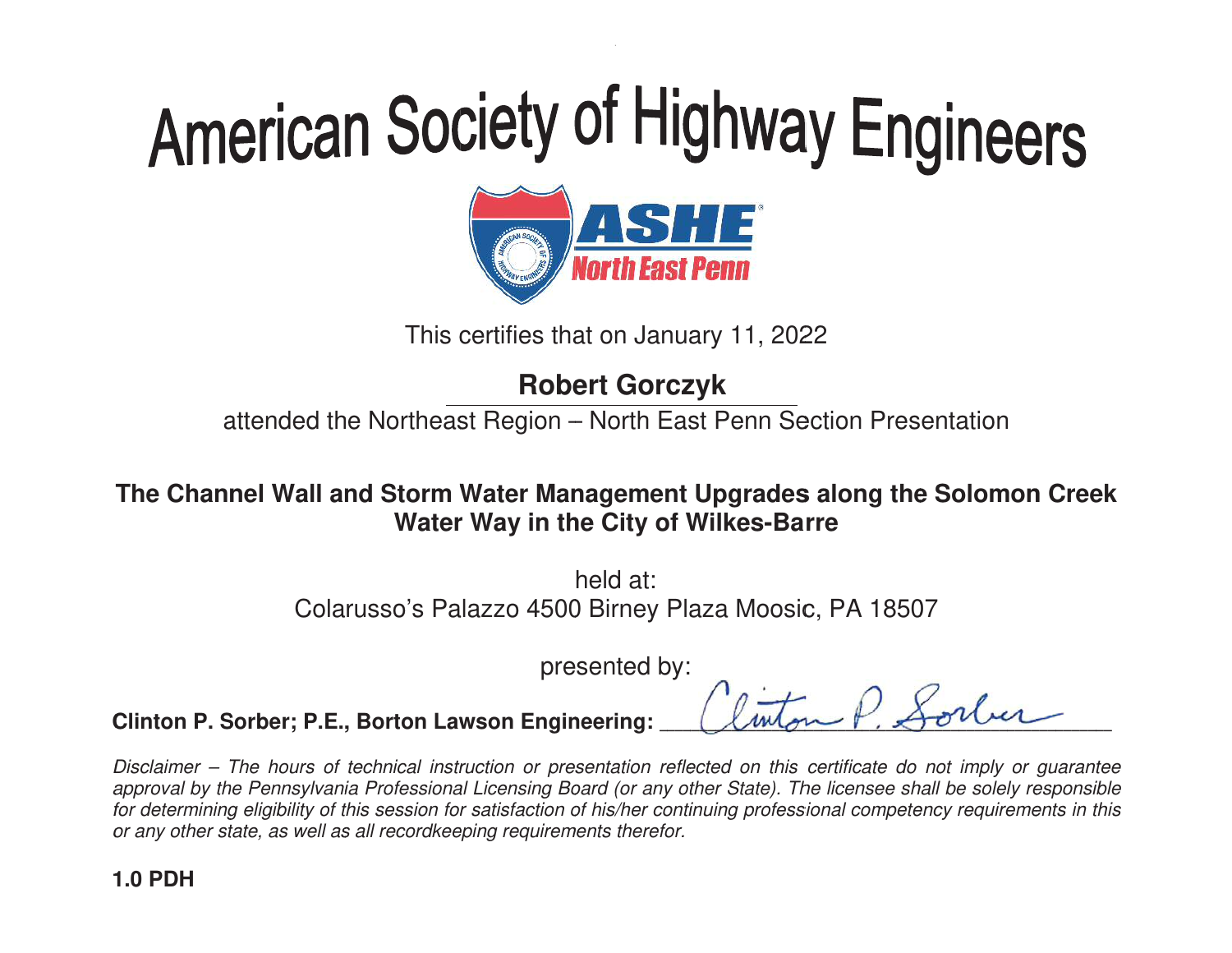# American Society of Highway Engineers<br> **ORIGITE:**<br>
This certifies that on January 11, 2022<br>
Gary Jordan



This certifies that on January 11, 2022

attended the Northeast Region – North East Penn Section Presentation

The Channel Wall and Storm Water Management Upgrades along the Solomon Creek<br>Water Way in the City of Wilkes-Barre **Water Way in the City of Wilkes-Barre** 

> Colarusso's Palazzo 4500 Birney Plaza Moosic, PA 18507<br>presented by: h held at:

presented by:

--- $\overline{\mathcal{C}}$ 

----- $\overline{A}$  $\overline{a}$ - $\overline{A}$ <u>لي</u> ------------

--- $\overline{\mathcal{U}}$ -------------- $\leq$ ------ $\frac{\iota}{\iota}$  $\overline{ }$ <u>با</u> ----<u>ا</u>

-

-----------

**Clinton P. Sorber; P.E., Borton Lawson Engineering: \_** -

Disclaimer – The hours of technical instruction or presentation reflected on this certificate do not imply or quarantee approval by the Pennsylvania Professional Licensing Board (or any other State). The licensee shall be solely responsible for determining eligibility of this session for satisfaction of his/her continu or any other state, as well as all recordkeeping requirements therefor. ral by the Pennsylvania Professional Licensing Board (or any other State). The licensee shall<br>ermining eligibility of this session for satisfaction of his/her continuing professional competenc<br>other state, as well as all r This certifies that on January 11, 2022<br> **Gary Jordan**<br>
tended the Northeast Region – North East Penn Section Presenta<br>
el Wall and Storm Water Management Upgrades along the Sol<br>
Water Way in the City of Wilkes-Barre<br>
held **Water Way in the City of Wilkes-Barre**<br>
held at:<br>
Colarusso's Palazzo 4500 Birney Plaza Moosic, F<br>
presented by:<br> **inton P. Sorber; P.E., Borton Lawson Engineering:**<br> *sclaimer – The hours of technical instruction or pres* continuing professional competency requirements in this The Channel Wall and Storm Water Management Upgrades along the Solomon Creek<br>
Water Way in the City of Wilkes-Barre<br>
held at:<br>
Colarusso's Palazzo 4500 Birney Plaza Moosic, PA 18507<br>
presented by:<br>
Clinton P. Sorber; P.E.,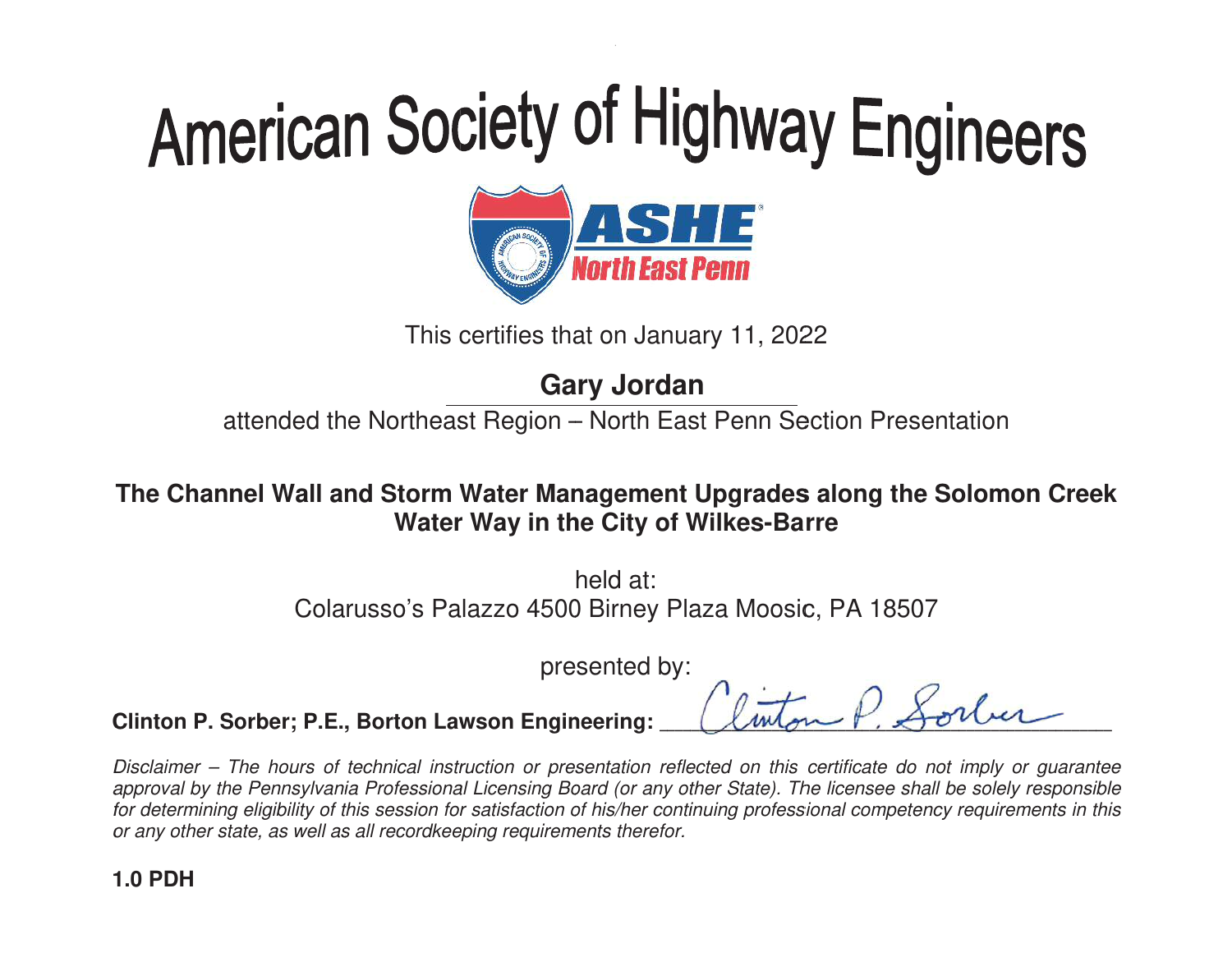# American Society of Highway Engineers<br> **ORIGE:**<br>
This certifies that on January 11, 2022<br>
Mark Malinovitch



This certifies that on January 11, 2022

attended the Northeast Region – North East Penn Section Presentation

# The Channel Wall and Storm Water Management Upgrades along the Solomon Creek<br>Water Way in the City of Wilkes-Barre **Water Way in the City of Wilkes-Barre**

Colarusso's Palazzo 4500 Birney Plaza Moosic, PA 18507<br>presented by: h held at:

presented by:

-- $\overline{A}$  $\overline{a}$ - $\overline{A}$ <u>لي</u> ------------

-- $\overline{\mathcal{U}}$ -------------- $\leq$ ------ $\frac{\iota}{\iota}$  $\overline{ }$ <u>با</u> ----<u>ا</u>

-

-----------

**Clinton P. Sorber; P.E., Borton Lawson Engineering: \_** ---- $\overline{\mathcal{C}}$ ----

Disclaimer – The hours of technical instruction or presentation reflected on this certificate do not imply or quarantee approval by the Pennsylvania Professional Licensing Board (or any other State). The licensee shall be solely responsible for determining eligibility of this session for satisfaction of his/her continu or any other state, as well as all recordkeeping requirements therefor. ral by the Pennsylvania Professional Licensing Board (or any other State). The licensee shall<br>ermining eligibility of this session for satisfaction of his/her continuing professional competenc<br>other state, as well as all r This certifies that on January 11, 2022<br> **Mark Malinovitch**<br>
tended the Northeast Region – North East Penn Section Presenta<br>
el **Wall and Storm Water Management Upgrades along the Sol<br>
Water Way in the City of Wilkes-Barre Water Way in the City of Wilkes-Barre**<br>
held at:<br>
Colarusso's Palazzo 4500 Birney Plaza Moosic, F<br>
presented by:<br> **inton P. Sorber; P.E., Borton Lawson Engineering:**<br> *sclaimer – The hours of technical instruction or pres* continuing professional competency requirements in this The Channel Wall and Storm Water Management Upgrades along the Solomon Creek<br>
Water Way in the City of Wilkes-Barre<br>
held at:<br>
Colarusso's Palazzo 4500 Birney Plaza Moosic, PA 18507<br>
presented by:<br>
Clinton P. Sorber; P.E.,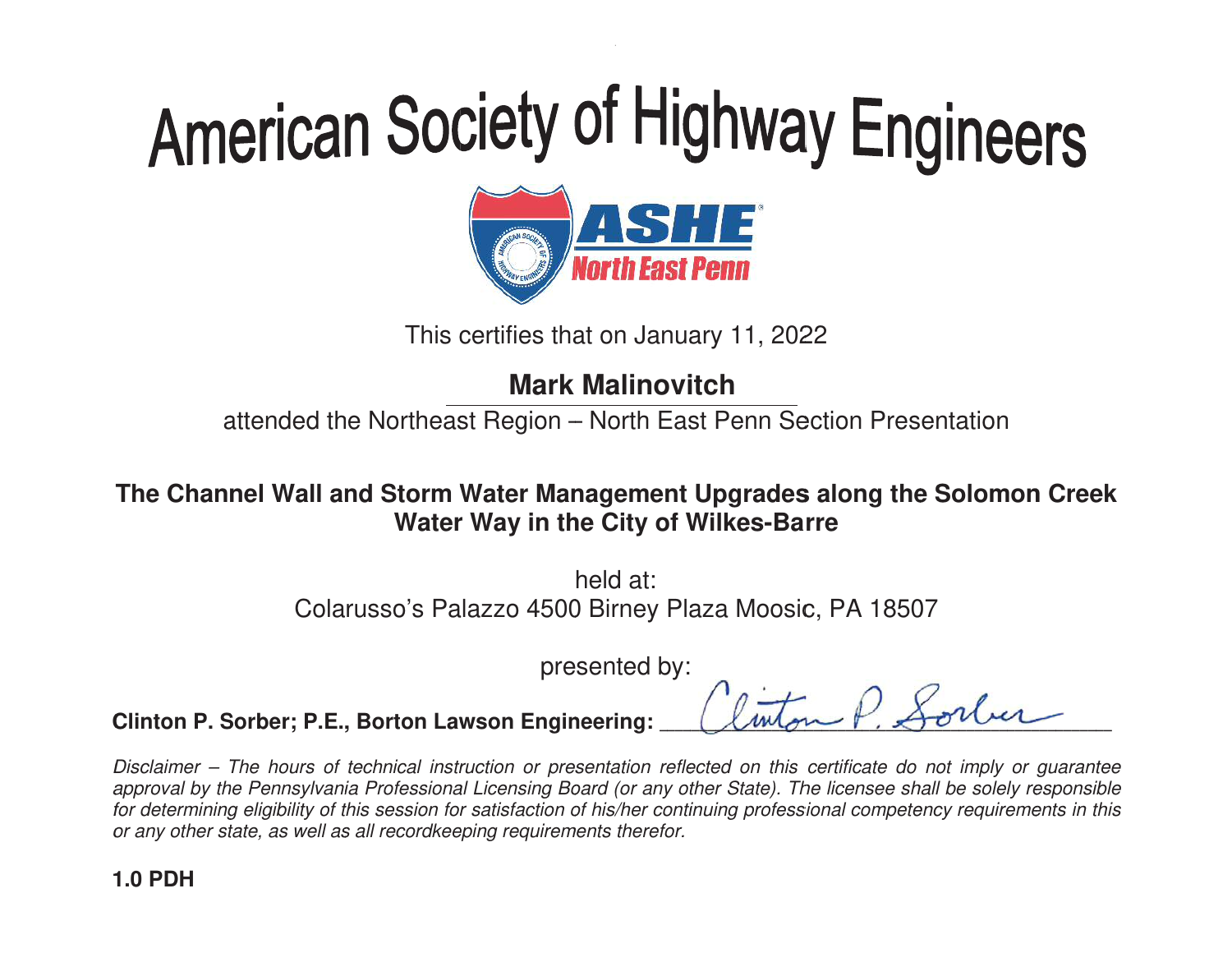# American Society of Highway Engineers<br> **ORIGITE:**<br>
This certifies that on January 11, 2022<br>
Michael Mecca



This certifies that on January 11, 2022

attended the Northeast Region – North East Penn Section Presentation

# The Channel Wall and Storm Water Management Upgrades along the Solomon Creek<br>Water Way in the City of Wilkes-Barre **Water Way in the City of Wilkes-Barre**

Colarusso's Palazzo 4500 Birney Plaza Moosic, PA 18507<br>presented by: h held at:

presented by:

-------

-------- $\leq$ ------ $\frac{\iota}{\iota}$  $\overline{ }$ <u>با</u> ----<u>ا</u>

-

-----------

**Clinton P. Sorber; P.E., Borton Lawson Engineering: \_** ---- $\overline{\mathcal{C}}$ ----- $\overline{A}$  $\overline{a}$ - $\overline{A}$ <u>لي</u> -------- $\overline{\mathcal{U}}$ ------

Disclaimer – The hours of technical instruction or presentation reflected on this certificate do not imply or quarantee approval by the Pennsylvania Professional Licensing Board (or any other State). The licensee shall be solely responsible for determining eligibility of this session for satisfaction of his/her continu or any other state, as well as all recordkeeping requirements therefor. ral by the Pennsylvania Professional Licensing Board (or any other State). The licensee shall<br>ermining eligibility of this session for satisfaction of his/her continuing professional competenc<br>other state, as well as all r This certifies that on January 11, 2022<br> **Michael Mecca**<br>
tended the Northeast Region – North East Penn Section Presenta<br>
el **Wall and Storm Water Management Upgrades along the Sol<br>
Water Way in the City of Wilkes-Barre<br>
h Water Way in the City of Wilkes-Barre**<br>
held at:<br>
Colarusso's Palazzo 4500 Birney Plaza Moosic, F<br>
presented by:<br> **inton P. Sorber; P.E., Borton Lawson Engineering:**<br> *sclaimer – The hours of technical instruction or pres* continuing professional competency requirements in this The Channel Wall and Storm Water Management Upgrades along the Solomon Creek<br>
Water Way in the City of Wilkes-Barre<br>
held at:<br>
Colarusso's Palazzo 4500 Birney Plaza Moosic, PA 18507<br>
presented by:<br>
Clinton P. Sorber; P.E.,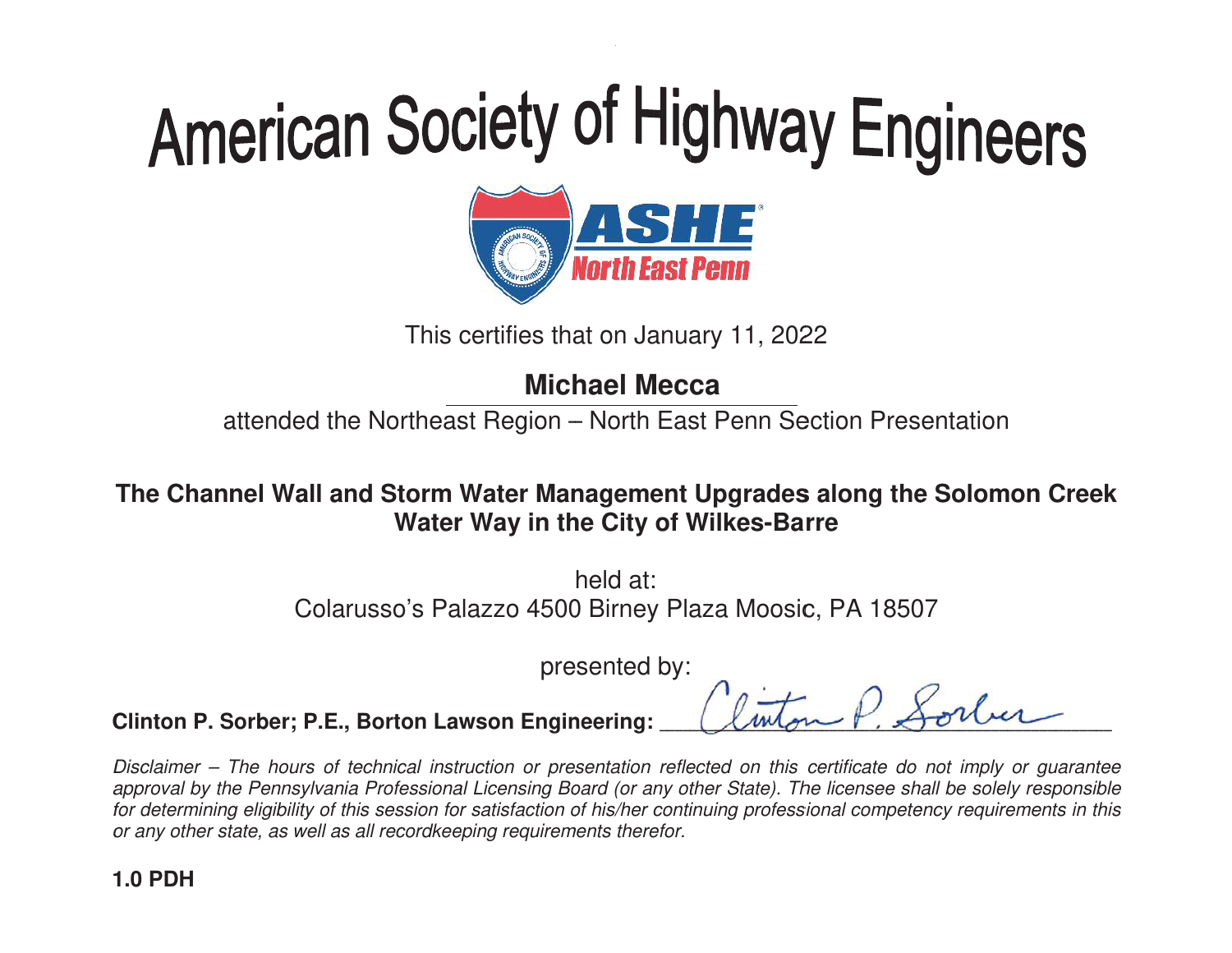

This certifies that on January 11, 2022

# **Robert Naugle**

attended the Northeast Region – North East Penn Section Presentation

# The Channel Wall and Storm Water Management Upgrades along the Solomon Creek<br>Water Way in the City of Wilkes-Barre **Water Way in the City of Wilkes-Barre**

Colarusso's Palazzo 4500 Birney Plaza Moosic, PA 18507<br>presented by: h held at:

presented by:

-----------

----------- $\leq$ ------ $\frac{\iota}{\iota}$  $\overline{ }$ <u>با</u> ----<u>ا</u>

-

-----------

**Clinton P. Sorber; P.E., Borton Lawson Engineering: \_** ---- $\overline{\mathcal{C}}$ ----- $\overline{A}$  $\overline{a}$ - $\overline{A}$ <u>لي</u> ---- $\overline{\mathcal{U}}$ ---

Disclaimer – The hours of technical instruction or presentation reflected on this certificate do not imply or quarantee approval by the Pennsylvania Professional Licensing Board (or any other State). The licensee shall be solely responsible for determining eligibility of this session for satisfaction of his/her continu or any other state, as well as all recordkeeping requirements therefor. ral by the Pennsylvania Professional Licensing Board (or any other State). The licensee shall<br>ermining eligibility of this session for satisfaction of his/her continuing professional competenc<br>other state, as well as all r This certifies that on January 11, 2022<br> **Robert Naugle**<br>
tended the Northeast Region – North East Penn Section Presenta<br>
el **Wall and Storm Water Management Upgrades along the Sol<br>
Water Way in the City of Wilkes-Barre<br>
h Water Way in the City of Wilkes-Barre**<br>
held at:<br>
Colarusso's Palazzo 4500 Birney Plaza Moosic, F<br>
presented by:<br> **inton P. Sorber; P.E., Borton Lawson Engineering:**<br> *sclaimer – The hours of technical instruction or pres* continuing professional competency requirements in this The Channel Wall and Storm Water Management Upgrades along the Solomon Creek<br>
Water Way in the City of Wilkes-Barre<br>
held at:<br>
Colarusso's Palazzo 4500 Birney Plaza Moosic, PA 18507<br>
presented by:<br>
Clinton P. Sorber; P.E.,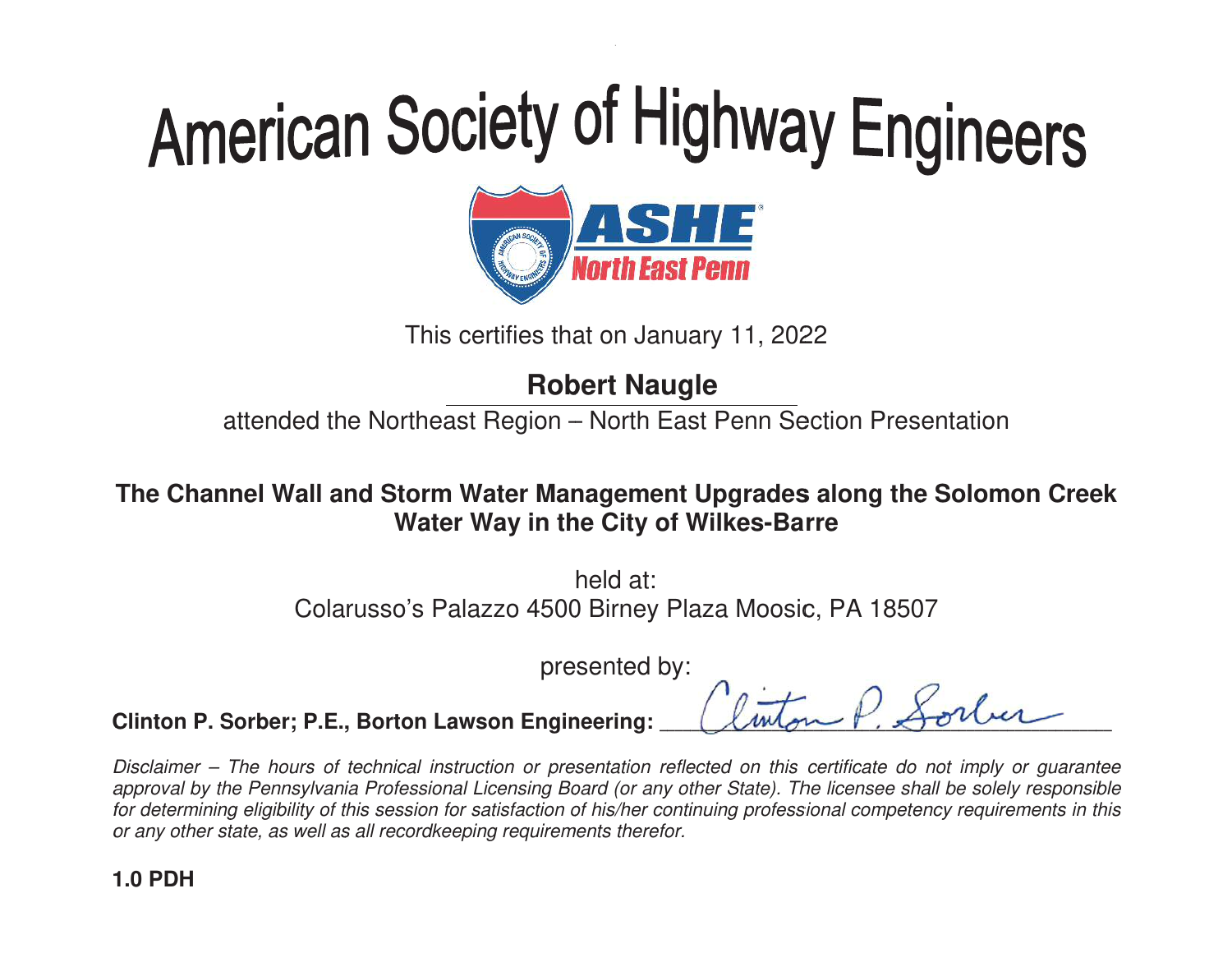

This certifies that on January 11, 2022

# **John Pocius**

attended the Northeast Region – North East Penn Section Presentation

The Channel Wall and Storm Water Management Upgrades along the Solomon Creek<br>Water Way in the City of Wilkes-Barre **Water Way in the City of Wilkes-Barre** 

> Colarusso's Palazzo 4500 Birney Plaza Moosic, PA 18507<br>presented by: h held at:

presented by:

---- $\overline{\mathcal{C}}$ 

----- $\overline{A}$  $\overline{a}$ - $\overline{A}$ <u>لي</u> ------------

--- $\overline{\mathcal{U}}$ -------------- $\leq$ ------ $\frac{\iota}{\iota}$  $\overline{ }$ <u>با</u> ----<u>ا</u>

-

-----------

**Clinton P. Sorber; P.E., Borton Lawson Engineering: \_** 

Disclaimer – The hours of technical instruction or presentation reflected on this certificate do not imply or quarantee approval by the Pennsylvania Professional Licensing Board (or any other State). The licensee shall be solely responsible for determining eligibility of this session for satisfaction of his/her continu or any other state, as well as all recordkeeping requirements therefor. ral by the Pennsylvania Professional Licensing Board (or any other State). The licensee shall<br>ermining eligibility of this session for satisfaction of his/her continuing professional competenc<br>other state, as well as all r This certifies that on January 11, 2022<br> **John Pocius**<br>
tended the Northeast Region – North East Penn Section Presenta<br>
el Wall and Storm Water Management Upgrades along the Sol<br>
Water Way in the City of Wilkes-Barre<br>
held **Water Way in the City of Wilkes-Barre**<br>
held at:<br>
Colarusso's Palazzo 4500 Birney Plaza Moosic, F<br>
presented by:<br> **inton P. Sorber; P.E., Borton Lawson Engineering:**<br> *sclaimer – The hours of technical instruction or pres* continuing professional competency requirements in this The Channel Wall and Storm Water Management Upgrades along the Solomon Creek<br>
Water Way in the City of Wilkes-Barre<br>
held at:<br>
Colarusso's Palazzo 4500 Birney Plaza Moosic, PA 18507<br>
presented by:<br>
Clinton P. Sorber; P.E.,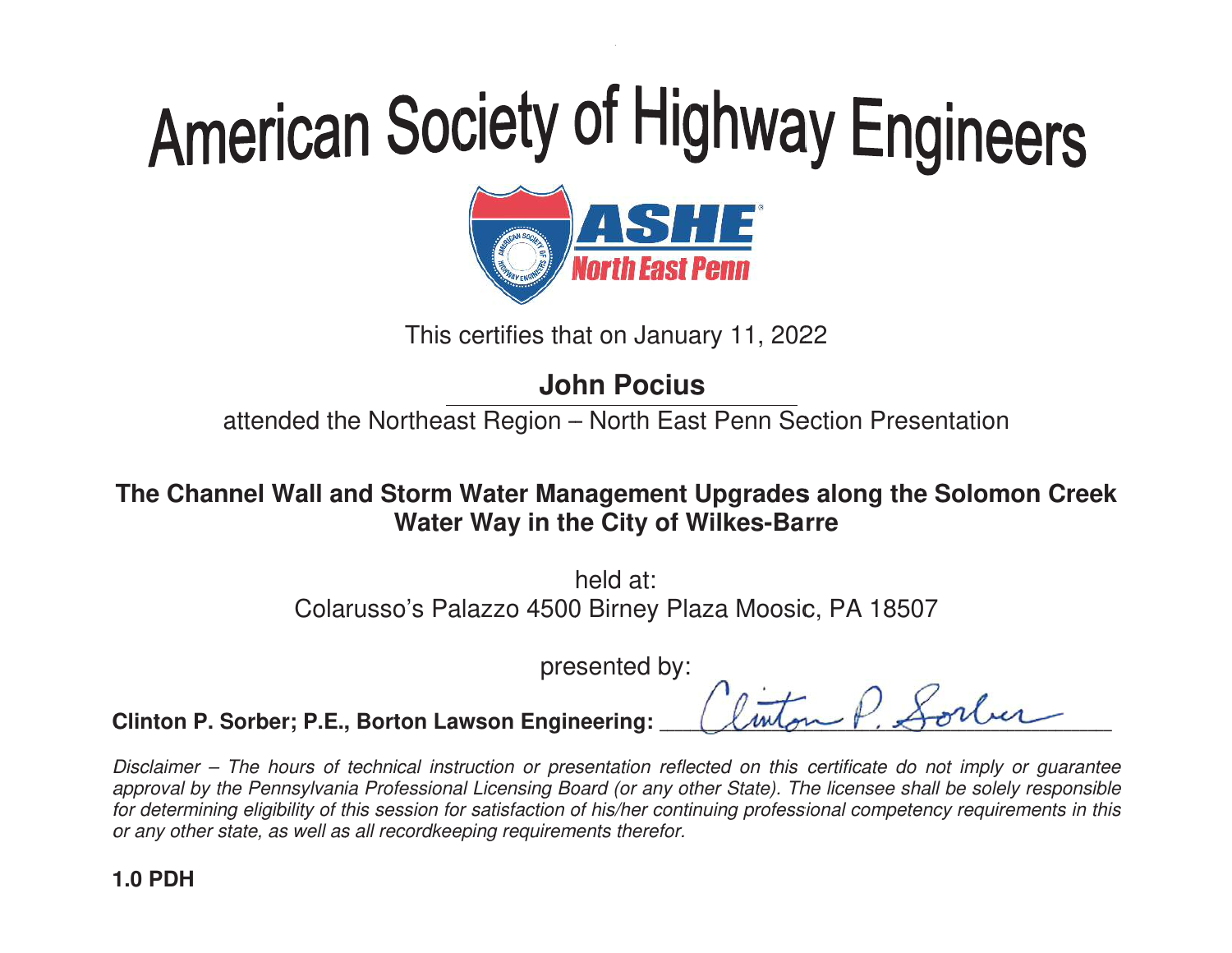

This certifies that on January 11, 2022

# **Ryan Rostocki**

attended the Northeast Region – North East Penn Section Presentation

# The Channel Wall and Storm Water Management Upgrades along the Solomon Creek<br>Water Way in the City of Wilkes-Barre **Water Way in the City of Wilkes-Barre**

Colarusso's Palazzo 4500 Birney Plaza Moosic, PA 18507<br>presented by: h held at:

presented by:

---- $\overline{\mathcal{C}}$ 

----- $\overline{A}$  $\overline{a}$ - $\overline{A}$ <u>لي</u> ------------

--- $\overline{\mathcal{U}}$ -------------- $\leq$ ------ $\frac{\iota}{\iota}$  $\overline{ }$ <u>با</u> ----<u>ا</u>

-

-----------

**Clinton P. Sorber; P.E., Borton Lawson Engineering: \_** 

Disclaimer – The hours of technical instruction or presentation reflected on this certificate do not imply or quarantee approval by the Pennsylvania Professional Licensing Board (or any other State). The licensee shall be solely responsible for determining eligibility of this session for satisfaction of his/her continu or any other state, as well as all recordkeeping requirements therefor. ral by the Pennsylvania Professional Licensing Board (or any other State). The licensee shall<br>ermining eligibility of this session for satisfaction of his/her continuing professional competenc<br>other state, as well as all r This certifies that on January 11, 2022<br> **Ryan Rostocki**<br>
tended the Northeast Region – North East Penn Section Presenta<br>
el **Wall and Storm Water Management Upgrades along the Sol<br>
Water Way in the City of Wilkes-Barre<br>
h Water Way in the City of Wilkes-Barre**<br>
held at:<br>
Colarusso's Palazzo 4500 Birney Plaza Moosic, F<br>
presented by:<br> **inton P. Sorber; P.E., Borton Lawson Engineering:**<br> *sclaimer – The hours of technical instruction or pres* continuing professional competency requirements in this The Channel Wall and Storm Water Management Upgrades along the Solomon Creek<br>
Water Way in the City of Wilkes-Barre<br>
held at:<br>
Colarusso's Palazzo 4500 Birney Plaza Moosic, PA 18507<br>
presented by:<br>
Clinton P. Sorber; P.E.,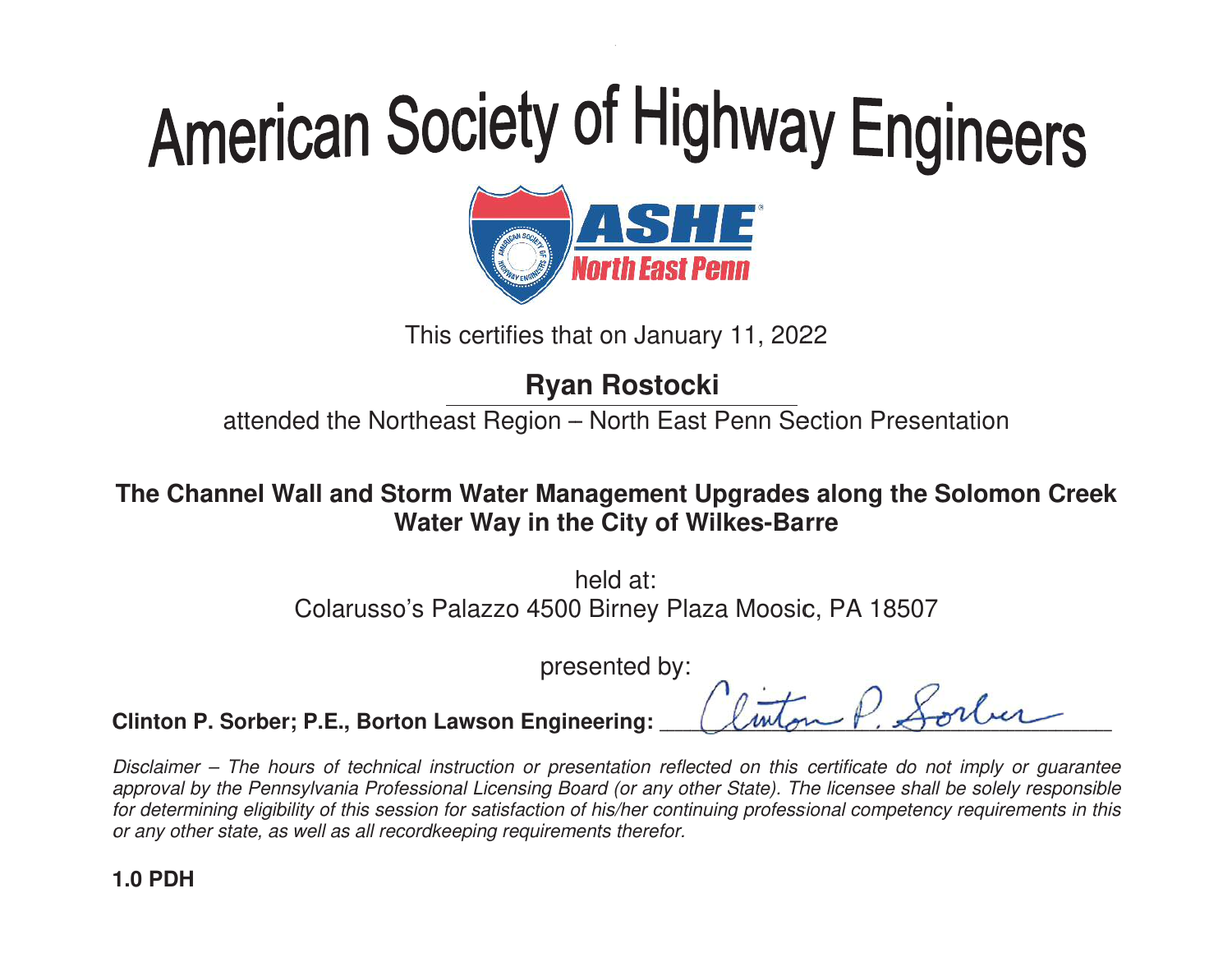

This certifies that on January 11, 2022

# **Charles**

attended the Northeast Region – North East Penn Section Presentation

# The Channel Wall and Storm Water Management Upgrades along the Solomon Creek<br>Water Way in the City of Wilkes-Barre **Water Way in the City of Wilkes-Barre**

Colarusso's Palazzo 4500 Birney Plaza Moosic, PA 18507 Birney Plaza Moosic, PA 4500 Birney presented by Palazzo 4500 by: Colarusso's Palazzo PA 18507 h held at:

presented by:

 $\mathcal{L}$ mbon  $\mathcal{F}$ ,  $\mathcal{L}$ onici

 $\triangle\,$ 

**Clinton P. Sorber; P.E., Borton Lawson Engineering: \_\_\_\_\_\_\_\_\_\_\_\_\_\_\_\_\_\_\_\_\_\_\_\_\_\_\_\_**  $\mathcal{L}$ unon  $\mathcal{F}$ .

Disclaimer – The hours of technical instruction or presentation reflected on this certificate do not imply or quarantee approval by the Pennsylvania Professional Licensing Board (or any other State). The licensee shall be solely responsible for determining eligibility of this session for satisfaction of his/her continu or any other state, as well as all recordkeeping requirements therefor. ral by the Pennsylvania Professional Licensing Board (or any other State). The licensee shall<br>ermining eligibility of this session for satisfaction of his/her continuing professional competenc<br>other state, as well as all r This certifies that on January 11, 2022<br> **Charles Stajewski**<br>
tended the Northeast Region – North East Penn Section Presenta<br>
el **Wall and Storm Water Management Upgrades along the Sol<br>
Water Way in the City of Wilkes-Barr Water Way in the City of Wilkes-Barre**<br>
held at:<br>
Colarusso's Palazzo 4500 Birney Plaza Moosic, F<br>
presented by:<br> **inton P. Sorber; P.E., Borton Lawson Engineering:**<br> *sclaimer – The hours of technical instruction or pres* continuing professional competency requirements in this The Channel Wall and Storm Water Management Upgrades along the Solomon Creek<br>
Water Way in the City of Wilkes-Barre<br>
held at:<br>
Colarusso's Palazzo 4500 Birney Plaza Moosic, PA 18507<br>
presented by:<br>
Clinton P. Sorber; P.E.,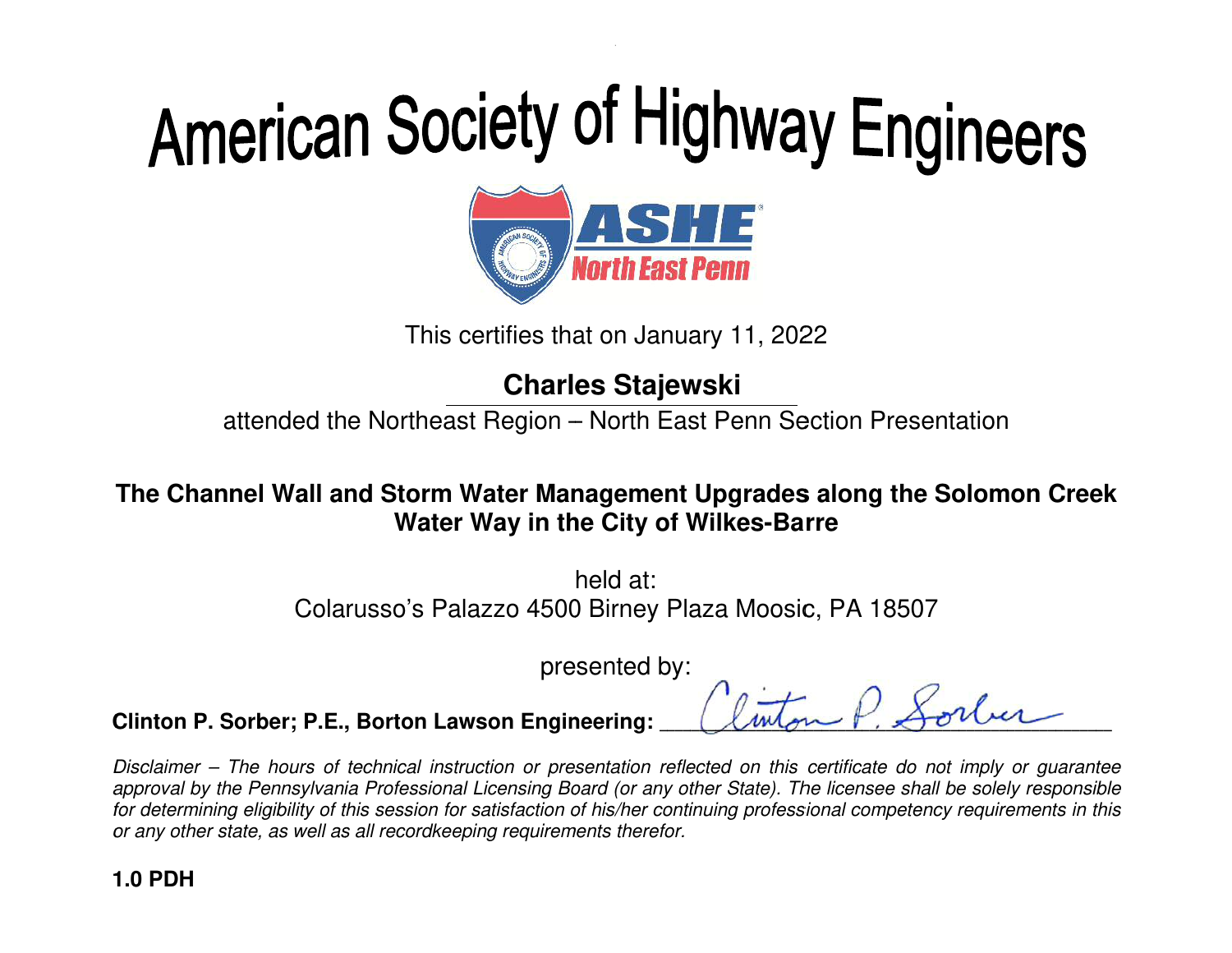

This certifies that on January 11, 2022

# **James Tohill**

attended the Northeast Region – North East Penn Section Presentation

# The Channel Wall and Storm Water Management Upgrades along the Solomon Creek<br>Water Way in the City of Wilkes-Barre **Water Way in the City of Wilkes-Barre**

Colarusso's Palazzo 4500 Birney Plaza Moosic, PA 18507<br>presented by: h held at:

presented by:

--- $\overline{\mathcal{C}}$ 

----- $\overline{A}$  $\overline{a}$ - $\overline{A}$ <u>لي</u> ------------

--- $\overline{\mathcal{U}}$ -------------- $\leq$ ------ $\frac{\iota}{\iota}$  $\overline{ }$ <u>با</u> ----<u>ا</u>

-

-----------

**Clinton P. Sorber; P.E., Borton Lawson Engineering: \_** -

Disclaimer – The hours of technical instruction or presentation reflected on this certificate do not imply or quarantee approval by the Pennsylvania Professional Licensing Board (or any other State). The licensee shall be solely responsible for determining eligibility of this session for satisfaction of his/her continu or any other state, as well as all recordkeeping requirements therefor. ral by the Pennsylvania Professional Licensing Board (or any other State). The licensee shall<br>ermining eligibility of this session for satisfaction of his/her continuing professional competenc<br>other state, as well as all r This certifies that on January 11, 2022<br> **James Tohill**<br>
tended the Northeast Region – North East Penn Section Presenta<br>
el **Wall and Storm Water Management Upgrades along the Sol<br>
Water Way in the City of Wilkes-Barre<br>
he Water Way in the City of Wilkes-Barre**<br>
held at:<br>
Colarusso's Palazzo 4500 Birney Plaza Moosic, F<br>
presented by:<br> **inton P. Sorber; P.E., Borton Lawson Engineering:**<br> *sclaimer – The hours of technical instruction or pres* continuing professional competency requirements in this The Channel Wall and Storm Water Management Upgrades along the Solomon Creek<br>
Water Way in the City of Wilkes-Barre<br>
held at:<br>
Colarusso's Palazzo 4500 Birney Plaza Moosic, PA 18507<br>
presented by:<br>
Clinton P. Sorber; P.E.,